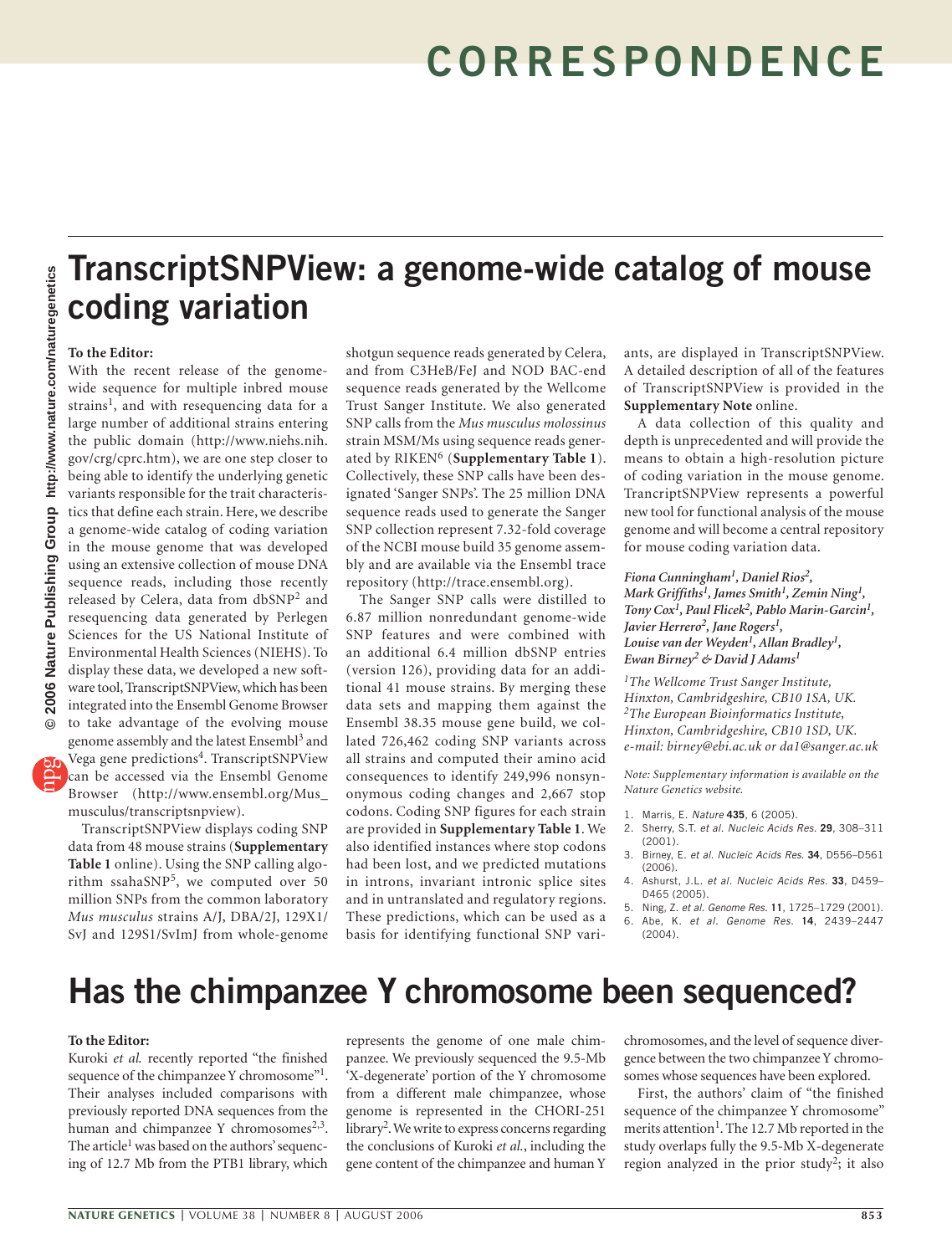includes 1.7 Mb of contiguous, non–X-degen-

erate sequence not examined in the earlier publication. The remaining 1.5 Mb reported by the authors is a superficial sampling of the 'ampliconic' portions of the chimpanzee Y chromosome. The ampliconic regions of primate Y chromosomes are of great biological and medical interest $3-10$ . These regions are difficult but not impossible to sequence systematically and comprehensively (see refs. 3 and 5 and our unpublished results), and, in man, they comprise 10.2 Mb, or nearly half of the Y chromosome's male-specific euchromatin<sup>3</sup>. If a similar fraction of the chimpanzee Y chromosome is ampliconic, then large and biologically significant portions of the chromosome have yet to be sequenced and analyzed. The authors<sup>1</sup> reported more genes within

the X-degenerate regions of the chimpanzee and human Y chromosomes than did investigators in earlier studies<sup>2,3</sup>, but these additions, we suggest, do not withstand scrutiny. Unlike prior studies of the human and chimpanzee Y chromosomes<sup>2,3</sup>, the authors' inferences were based on very limited electronic analyses and were not validated experimentally. This may explain why several pseudogenes or disrupted genes—some explicitly identified as such in earlier studies—were treated as functional genes despite previous experimen-

tal evidence to the contrary (**Supplementary Note** and **Supplementary Figure 1** online). These include the *TMSB4Y* and *USP9Y* pseudogenes on the chimpanzee Y chromosome2, the *GYG2* pseudogene on the human and chimpanzee Y chromosomes<sup>2,3</sup> and the *CD24L4* pseudogene on the human Y chromosome.

Finally, the authors appear to have overestimated the nucleotide divergence between the two chimpanzee Y chromosomes represented by the PTB1 and CHORI-251 libraries. We aligned the PTB1 and CHORI-251 sequences (**Supplementary Tables 1–3**  online; sequence alignments can be found at http://jura.wi.mit.edu/page) and found their divergence to be 0.002%, or roughly 20 times lower than the 0.0422% reported by the authors<sup>1</sup>. (The authors similarly overestimated divergence between PTB1 and a third chimpanzee Y chromosome, represented by the RPCI-43 library; our sequence alignments can be found at http://jura.wi.mit. edu/page. Note that all CHOR-251 and RPCI-43 sequences included in our alignments with PTB1 were publicly available, as finished sequence, prior to the study by Kuroki *et al*.) Our calculation of divergence between the Y chromosomes of PTB1 and CHORI-251 is so low (∼1 in 50,000 nucleotides) that sequencing errors (estimated at less than 1 in 200,000 nucleotides in each study) could account for about one in every three substitutions that appear to differentiate the chromosomes (**Supplementary Note**). It is unclear how the authors calculated a divergence 20-fold higher than ours when comparing the same sequences.

#### *Jennifer F Hughes1, Helen Skaletsky1, Steve Rozen1, Richard K Wilson2 & David C Page1*

*1Howard Hughes Medical Institute, Whitehead Institute, and Department of Biology, Massachusetts Institute of Technology, 9 Cambridge Center, Cambridge, Massachusetts, 02142, USA. 2Genome Sequencing Center, Washington University School of Medicine, 4444 Forest Park Boulevard, St. Louis, Missouri 63108, USA.*

*e-mail: dcpage@wi.mit.edu*

- 1. Kuroki, Y. et al. Nat. Genet. **38**, 158–167 (2006).
- 2. Hughes, J.F. et al. Nature **437**, 100–103 (2005).
- 3. Skaletsky, H. et al. Nature **423**, 825–837 (2003).
- 4. Yen, P. Nat. Genet. **29**, 243–244 (2001).
- 5. Kuroda-Kawaguchi, T. et al. Nat. Genet. **29**, 279–286 (2001).
- 6. Rozen, S. et al. Nature **423**, 873–876 (2003).
- 7. Hurles, M.E. & Jobling, M.A. Nat. Genet. **34**, 246–247 (2003).
- 8. Anonymous. Nat. Genet. **35**, 195 (2003).
- 9. Tyler-Smith, C. & McVean, G. Nat. Genet. **35**, 201–202  $(2003)$
- 10. Repping, S. et al. Nat. Genet. **35**, 247–251 (2003).

### **Kuorki** *et al.* **reply:**

**We very much appreciate that Dr. Page and his colleagues have spared their valuable time to carefully evaluate and re-analyze the data from our chimpanzee Y chromosome** 

**comparative analysis1.**

**First, we would like to clarify several misunderstandings concerning our paper, particularly about the sequenced region in our paper1. We determined complete sequences for 271 kb of the Yspecific pseudoautosomal region 1 and 12.7 Mb of the male-specific region. We produced high-quality sequence data for almost half of the entire chimpanzee Y chromosome and carried out detailed comparative analyses between human and chimpanzee Y chromosomes. We contrasted this with similar analyses that were carried out on the autosomes, namely human chromosome 21 and chimpanzee chromosome 22 (now renumbered to 21), and the non-recombining portions of the Y chromosome1. In addition to the interspecies analyses, we examined the diversity in chimpanzees using publicly available sequence data1–3 and verified that the diversity in the chimpanzee Y** 

**chromosome was very low. These analyses include the entire X-degenerate region**  and parts of the ampliconic region<sup>1</sup>; the **remaining parts of the ampliconic region have not yet been fully examined. Our results showed that the structure and sequence identity of the regions were extremely different between human and chimpanzee. We found that both human and chimpanzee Y chromosomes retain the same basic structure: that is, many palindromic structures have accumulated on the Y chromosome, but the regions involved in the palindrome conformation are species specific, such as the chimpanzee-specific palindrome CSP1 (see Supplementary Fig. 6 in ref. 1 and our website, http://stt.gsc.riken. jp/ (RIKEN Genomic Sciences Center)). We agree it is important to completely sequence the chimpanzee Y chromosome ampliconic region and to carry out more comprehensive comparative analyses.**

**Concerning the differing results of our gene annotation, this is dependent on the method used for the analysis1,2. As described in the papers, we used the human Y chromosome gene set manually annotated by the HAVANA group (http://**

**vega.sanger.ac.uk/homo\_sapiens/), whereas Hughes** *et al***. used their own annotation data for human Y chromosome. Hughes**  *et al***. emphasized that our annotation results were wrong and that their results, which were verified by RT-PCR, were more reliable. We feel that Hughes** *et al***. not only overestimated the reliability of the RT-PCR technology but misunderstood our conclusions: that is, we did not assert whether these four genes,** *USP9Y***,** *TMSB4Y***, AC002992.5 (***GYG2-like***) and** *CD24L4***, were functional, because it could not be determined from our sequence-based analysis. Even if we had RT-PCR data, that it in itself would not be conclusive as to the functionality of these genes. Further support, such as full-length cDNA cloning or RNA blot analysis, would be more convincing. We agree that further careful analysis for gene identification, annotation and verification is necessary to identify the functional and biological meaning not only of the chimpanzee genes but also of their human counterparts, an area of ongoing research.**

**Hughes** *et al***. recalculated the chimpanzee diversity and had some concerns about**